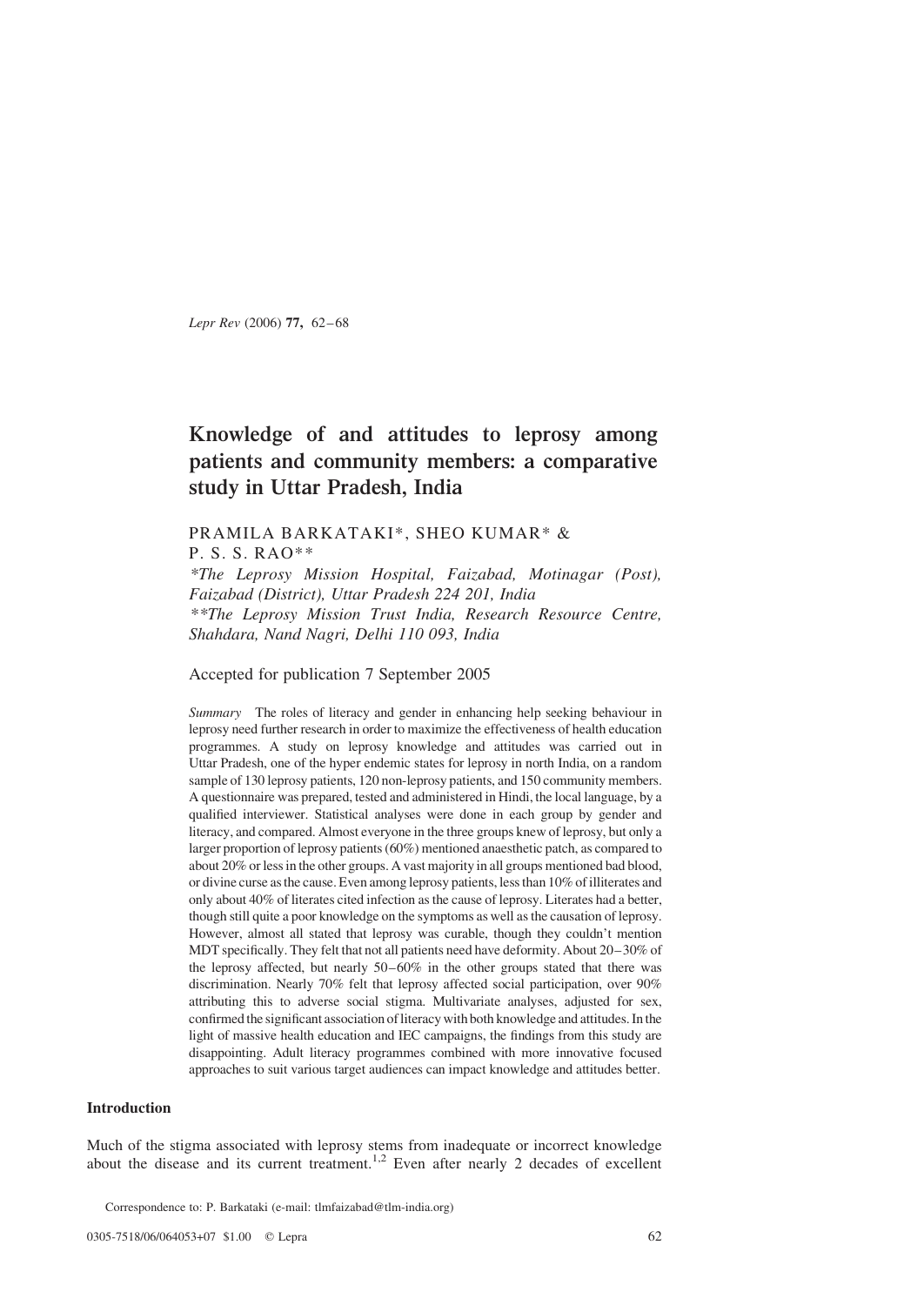#### Knowledge of and attitudes to leprosy 63

multidrug therapy and remedies for reactions and ulcers, large segments of rural populations seem ignorant or weakly motivated to seek early treatment.<sup>[3](#page-5-0)</sup> It is well known that knowledge alone will not change attitudes or influence behaviour, $4$  and the role of literacy and gender in enhancing the health seeking habits needs further research and action.

Several states in northern India are still lagging behind in elimination of leprosy, and Uttar Pradesh is one of these, with relatively low literacy rates in predominantly rural areas.<sup>[5](#page-6-0)</sup> Hence, an in-depth survey was carried out in the heart of Uttar Pradesh, on the levels of knowledge and attitudes of leprosy and non-leprosy patients attending a leprosy referral hospital, and among the neighbouring community. The findings and their implications for future strategies are presented in this paper.

#### Materials and methods

The study was carried out at The Leprosy Mission Hospital at Faizabad, Uttar Pradesh. During December 2003 to February 2004, from the outpatients attending the hospital, 130 leprosy patients and 120 non-leprosy patients were consecutively selected. From the villages surrounding the hospital, a representative random sample of 150 community members of similar ages, who had not previously attended the leprosy mission hospital, were chosen consecutively through home visits.

The respondents were interviewed in Hindi, the local language, by a qualified investigator using a specially prepared questionnaire. Replies were obtained successfully for all items.

The questionnaire determined the level of knowledge in terms of early signs and symptoms of leprosy, the cause and treatment for leprosy, knowledge and attitudes towards infectivity, curability and deformity of leprosy. It also elicited the community's attitudes towards leprosy patients and the restriction in social participants of affected persons. The questions were open ended and later categorized.

Basic details of the respondents such as age, sex, literacy, occupation and disease status were ascertained. Persons who have studied in a school at least up to 5th grade, and could read a simple passage in Hindi, were considered as literates.

In view of the presumed confounding of literacy with gender, statistical analyses were done separately for males and females according to literacy among the three groups of subjects interviewed. Percentages of correct responses were computed by literacy in each subgroup and the differences tested for statistical significance using the z-test for proportions. The chi-square test was used for testing associations similar analyses were done on attitudes. A logistic multiple regression analysis incorporating literacy and gender was also performed, and the statistical significances determined.

## Results

A total of 130 leprosy patients (97 males, 33 females) 120 non-leprosy patients (57 males, 63 females) and 150 community members (96 males, 54 females) were interviewed.

The extent of illiteracy among the three groups of respondents by gender is shown in [Table 1](#page-2-0).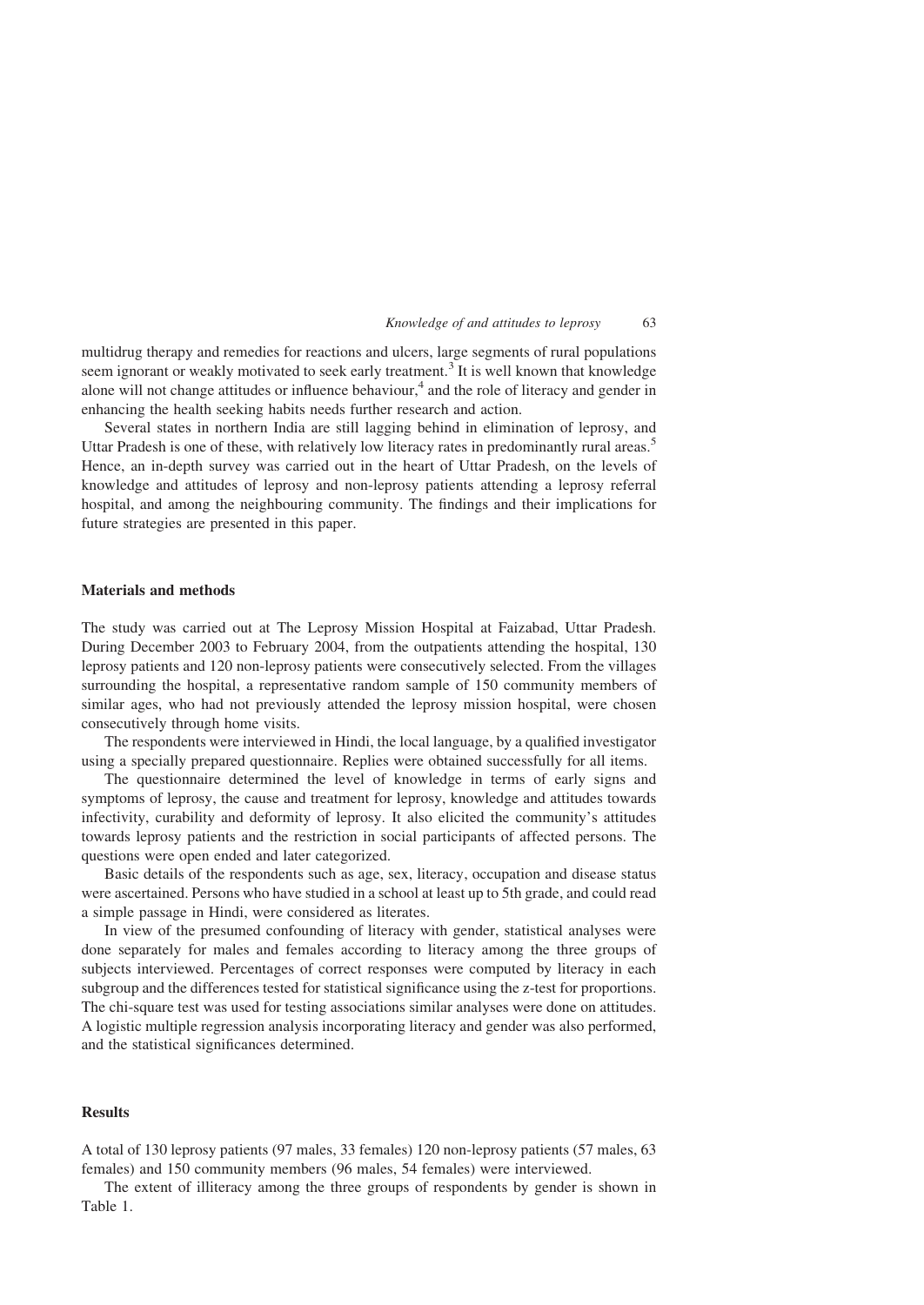# <span id="page-2-0"></span>64 P. Barkataki et al.

There were slightly more illiterates among leprosy patients in both males and females. Illiteracy was significantly higher ( $P < 0.05$ ) among females as compared to males in all the three groups of respondents.

Almost everyone in the three groups had heard about leprosy. However, their knowledge on early signs/symptoms and on causation of leprosy was poor and varied as summarized in Table 2.

Significantly larger percentage of leprosy patients mentioned anaesthesia as the leading symptom, followed by patch ( $P < 0.05$ ). About 70% of the other two groups mentioned patch as the main symptom, followed by ulcers, and then only anaesthesia. While significantly more literates ( $P < 0.05$ ) in non-leprosy and community groups cited anaesthesia compared with illiterates, there was no such difference in the leprosy group by literacy. There was no

| Table 1. Illiteracy by gender in the three groups of respondents |  |  |  |  |  |  |
|------------------------------------------------------------------|--|--|--|--|--|--|
|------------------------------------------------------------------|--|--|--|--|--|--|

|                      | Male |            |        | Female |            |        | Total |            |        |
|----------------------|------|------------|--------|--------|------------|--------|-------|------------|--------|
|                      |      | Illiterate |        |        | Illiterate |        |       | Illiterate |        |
| Group                | No.  | No.        | $\%$   | No.    | No.        | %      | No.   | No.        | $\%$   |
| Leprosy patients     | 97   | 32         | 33.0   | 33     | 26         | 78.8   | 130   | 58         | 44.6   |
| Non-leprosy patients | 57   | 5          | 8.8    | 63     | 32         | $50-8$ | 120   | 37         | $30-8$ |
| Community members    | 96   | 17         | $17-7$ | 54     | 29         | 53.7   | 150   | 46         | $30-7$ |

| Table 2. Knowledge regarding signs/symptoms and causation of leprosy by gender and literacy |  |  |  |  |  |  |  |  |  |
|---------------------------------------------------------------------------------------------|--|--|--|--|--|--|--|--|--|
|---------------------------------------------------------------------------------------------|--|--|--|--|--|--|--|--|--|

|            |                      | Leprosy       |              |               | Non leprosy   | Community     |               |
|------------|----------------------|---------------|--------------|---------------|---------------|---------------|---------------|
| Literacy   | Knowledge            | M             | $\mathbf{F}$ | M             | $\mathbf{F}$  | M             | F             |
|            | Signs/symptoms       |               |              |               |               |               |               |
| Illiterate | Patch                | 14 $(43.8\%)$ | $9(34.6\%)$  | 2 $(40.0\%)$  | $24(75.0\%)$  | 11 $(64.7%)$  | $20(69.0\%)$  |
|            | Anaesthesia          | $18(56.2\%)$  | 15(57.8%)    | $1(20.2\%)$   | $1(3.1\%)$    | 3(17.6%)      | $2(6.9\%)$    |
|            | Deformity            | $0(0.0\%)$    | $1(3.8\%)$   | $2(40.0\%)$   | $0(0.0\%)$    | $0(0.0\%)$    | $1(3.4\%)$    |
|            | Ulcer                | $0(0.0\%)$    | $1(3.8\%)$   | $0(0.0\%)$    | $3(9.4\%)$    | $2(11.8\%)$   | $4(13.8\%)$   |
|            | Don't know           | $0(0.0\%)$    | $0(0.0\%)$   | $0(0.0\%)$    | $4(12.5\%)$   | $1(5.9\%)$    | $2(6.9\%)$    |
| Literate   | Patch                | 33 (50.8%)    | $4(57.1\%)$  | 39 $(75.0\%)$ | $26(83.9\%)$  | 51 (64.5%)    | 19 (76.0%)    |
|            | Anaesthesia          | 32 $(49.2\%)$ | $3(42.9\%)$  | $6(11.6\%)$   | $4(12.9\%)$   | $24(30.4\%)$  | $6(24.0\%)$   |
|            | Deformity            | $0(0.0\%)$    | $0(0.0\%)$   | $2(3.8\%)$    | $0(0.0\%)$    | $0(0.0\%)$    | $0(0.0\%)$    |
|            | Ulcer                | $0(0.0\%)$    | $0(0.0\%)$   | $5(9.6\%)$    | $1(3.2\%)$    | $3(3.8\%)$    | $0(0.0\%)$    |
|            | Don't know           | $0(0.0\%)$    | $0(0.0\%)$   | $0(0.0\%)$    | $0(0.0\%)$    | $1(1.3\%)$    | $0(0.0\%)$    |
|            | Causation            |               |              |               |               |               |               |
| Illiterate | Infection            | $3(9.4\%)$    | $2(7.2\%)$   | $0(0.0\%)$    | $0(0.0\%)$    | $1(5.9\%)$    | $0(0.0\%)$    |
|            | Bad blood            | $18(56.3\%)$  | $16(61.4\%)$ | $4(80.0\%)$   | $16(50.0\%)$  | $9(52.9\%)$   | $12(41.4\%)$  |
|            | Curse of God         | $4(12.5\%)$   | $5(19.2\%)$  | $1(20.0\%)$   | $5(15.6\%)$   | 3(17.6%)      | 5(17.3%)      |
|            | Food, heredity, etc. | $2(6.2\%)$    | 2(7.8%)      | $0(0.0\%)$    | 4(12.5%)      | $2(11.8\%)$   | $7(24.1\%)$   |
|            | Don't know           | $5(15.6\%)$   | $1(3.9\%)$   | $0(0.0\%)$    | $7(21.9\%)$   | $2(11.8\%)$   | 5(17.2%)      |
| Literate   | Infection            | $29(44.6\%)$  | 2(28.5%)     | $16(30.8\%)$  | 11 $(35.5\%)$ | 38 $(48.1\%)$ | $10(40.0\%)$  |
|            | Bad blood            | $22(33.9\%)$  | $3(42.9\%)$  | 22(42.3%)     | $15(48.4\%)$  | 41 $(40.5\%)$ | 12 $(48.0\%)$ |
|            | Curse of God         | $4(6.2\%)$    | $1(14.3\%)$  | $2(3.8\%)$    | $1(3.2\%)$    | $4(1.3\%)$    | $2(8.0\%)$    |
|            | Food, heredity, etc. | 7(10.7%)      | $0(0.0\%)$   | 11 $(21.2\%)$ | $3(9.7\%)$    | $8(10.1\%)$   | 1 $(4.0\%)$   |
|            | Don't know           | $3(4.6\%)$    | $1(14.3\%)$  | $1(1.9\%)$    | $1(3.2\%)$    | $0(0.0\%)$    | $0(0.0\%)$    |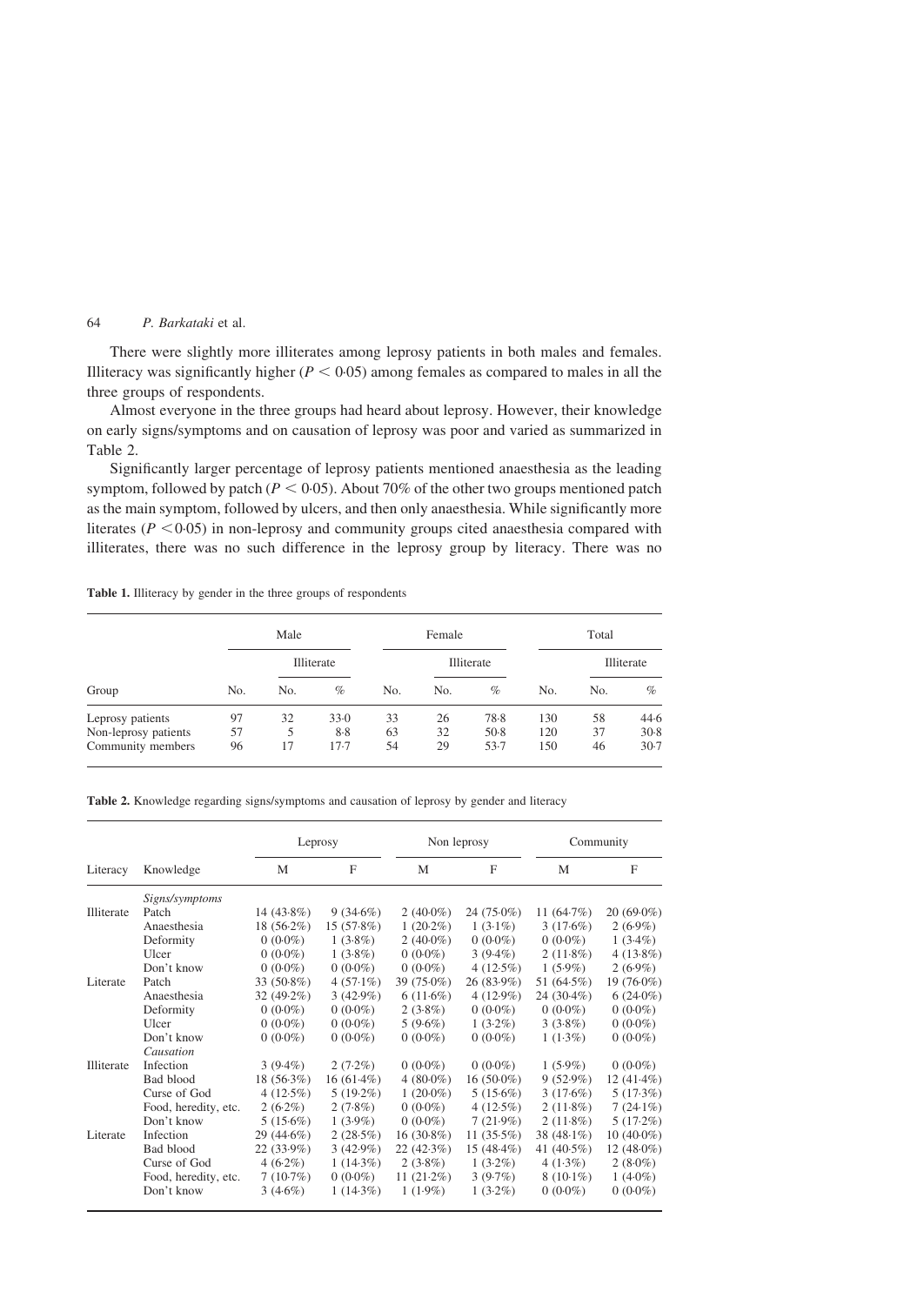#### Knowledge of and attitudes to leprosy 65

statistically significant difference by sex in the three groups, and the findings were similar as stated for literacy.

Bad blood is cited as the reason for leprosy by most of the respondents, including leprosy patients. However, significantly higher percentage of literates ( $P < 0.01$ ) in all the groups were able to mention infection as the chief cause of leprosy.

To a more pointed question as to whether the respondent considered leprosy as infectious, and if leprosy affected persons were discriminated against, the findings are presented in Table 3.

Among illiterates, nearly 50% of the community and almost 40% of the patients consider leprosy infectious. On the other hand, significantly more (nearly 80%) of all literate respondents did not consider leprosy infectious ( $P < 0.05$ ). More of the illiterate leprosy patients felt there was no discrimination, although they acknowledged that in some cases, leprosy patients are not treated the same as others. There are minor variations by sex and in general, significantly more literates felt there was no discrimination except in a few instances.  $(P < 0.05)$ .

Almost all the respondents were sure there was a treatment for leprosy, but relatively small percentage could specifically mention MDT even among leprosy patients. Most stated tablets and capsules as the treatment for leprosy. More than 50% of literates as compared to less than 10% of illiterates specifically mentioned MDT, the difference statistically significant ( $P < 0.01$ ).

Almost everyone stated that leprosy is curable and that not every leprosy patient need have deformity. Further, all respondents stated that the deformities can be prevented.

Nearly 70% or more of the respondents felt that leprosy affects social participation as displayed in [Table 4](#page-4-0).

This was true for both literates and illiterates in all the groups and by sex. Eighty to 90% of the respondents stated that the main reason for such restrictions was the social stigma.

Multiple logistic regression analyses revealed a significant association of literacy with knowledge on leprosy in all groups, after adjusting for sex. The Odds Ratios were

| Literacy   | Response              |               | Leprosy       | Non leprosy   |               | Community     |              |
|------------|-----------------------|---------------|---------------|---------------|---------------|---------------|--------------|
|            |                       | M             | F             | M             | F             | М             | F            |
|            | <i>Infectious</i>     |               |               |               |               |               |              |
| Illiterate | Yes                   | $10(31.3\%)$  | $10(38.5\%)$  | $2(40.0\%)$   | 14 $(43.8\%)$ | $9(52.9\%)$   | 14 $(48.3%)$ |
|            | No.                   | 22(68.7%)     | 15(57.7%)     | $3(60.0\%)$   | 11 $(34.4\%)$ | $7(41.2\%)$   | 14 $(48.3%)$ |
|            | Don't know            |               | $1(3.8\%)$    |               | $7(21.8\%)$   | $1(5.9\%)$    | $1(3.4\%)$   |
| Literate   | Yes                   | $10(15.4\%)$  |               | $7(13.5\%)$   | 7(22.6%)      | $16(20.3\%)$  | $4(16.0\%)$  |
|            | No.                   | 54 $(83.1\%)$ | $7(100.0\%)$  | 44 $(84.6\%)$ | $24(77.4\%)$  | 63 $(79.7%)$  | $21(840\%)$  |
|            | Don't know            | $1(1.5\%)$    |               | $1(1.9\%)$    |               |               |              |
|            | <i>Discrimination</i> |               |               |               |               |               |              |
| Illiterate | No.                   | $25(78.1\%)$  | 18 $(69.1\%)$ | $5(100.0\%)$  | 11 $(34.4\%)$ | $9(52.9\%)$   | $16(55.2\%)$ |
|            | Yes                   | $3(9.4\%)$    | $3(11.5\%)$   |               | $10(31.3\%)$  | $2(11.8\%)$   | $9(31.0\%)$  |
|            | Yes by some           | $4(12.5\%)$   | $5(15.4\%)$   |               | $10(31.3\%)$  | $6(35.3\%)$   | $4(13.8\%)$  |
| Literate   | No.                   | 40 $(61.5\%)$ | $7(100.0\%)$  | $31(59.6\%)$  | $24(77.4\%)$  | 51 $(64.6\%)$ | $20(80.0\%)$ |
|            | Yes                   | $9(13.9\%)$   |               | 11 $(21.2\%)$ |               | $16(20.3\%)$  | $2(8.0\%)$   |
|            | Yes by some           | $16(24.6\%)$  |               | $10(19.2\%)$  | 7(22.6%)      | $12(15.1\%)$  | $3(12.0\%)$  |
|            |                       |               |               |               |               |               |              |

Table 3. Infectivity and discrimination of leprosy patients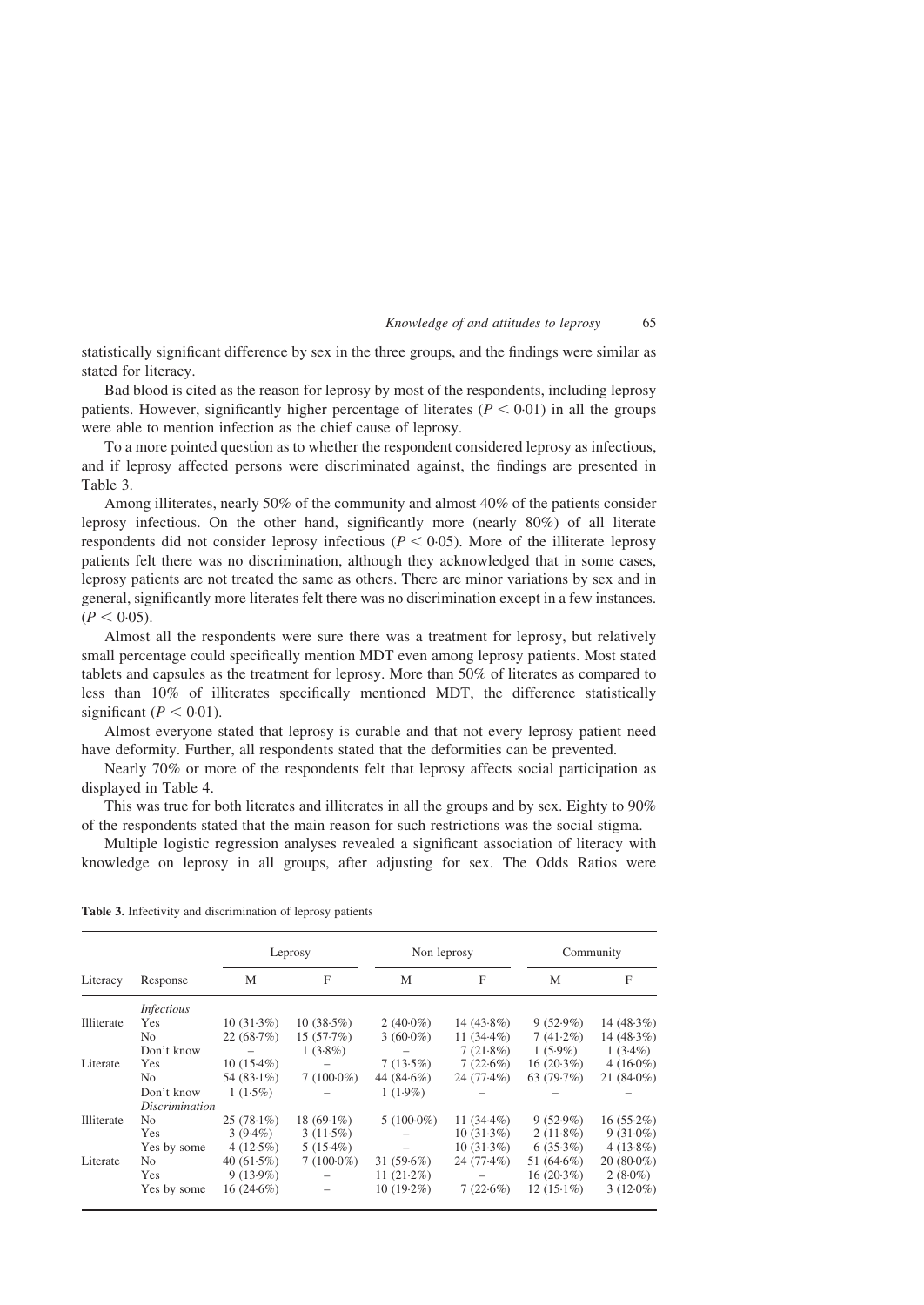## <span id="page-4-0"></span>66 P. Barkataki et al.

Table 4. Participation restrictions of leprosy patients and reasons thereof

|                   | Response         |               | Leprosy      | Non leprosy  |               | Community     |               |
|-------------------|------------------|---------------|--------------|--------------|---------------|---------------|---------------|
| Literacy          |                  | M             | F            | М            | F             | M             | F             |
|                   | Restriction      |               |              |              |               |               |               |
| <b>Illiterate</b> | <b>Yes</b>       | $14(43.8\%)$  | $10(38.5\%)$ | $1(20.0\%)$  | $10(31.3\%)$  | $6(35.3\%)$   | 6(20.7%)      |
|                   | N <sub>0</sub>   | 11 $(34.4\%)$ | $8(30.8\%)$  |              | $12(37.5\%)$  | $5(29.4\%)$   | $9(31.0\%)$   |
|                   | Sometimes        | $7(21.8\%)$   | 8(26.7%)     | $4(80.0\%)$  | $10(31.2\%)$  | $6(35.3\%)$   | 14 $(41.3\%)$ |
| Literate          | <b>Yes</b>       | $23(35.4\%)$  | $4(57.1\%)$  | $16(30.8\%)$ | 11 $(35.5\%)$ | 22(27.8%)     | $9(36.0\%)$   |
|                   | N <sub>0</sub>   | 18(27.7%)     |              | $13(25.0\%)$ | $7(22.6\%)$   | $26(32.9\%)$  | $5(20.0\%)$   |
|                   | Sometimes        | $24(36.9\%)$  | $3(42.9\%)$  | $23(44.2\%)$ | $13(41.9\%)$  | 31(39.3%)     | 11 $(44.4\%)$ |
|                   | Reason           |               |              |              |               |               |               |
| <b>Illiterate</b> | Adverse attitude | $15(83.3\%)$  | 14 (93.3%)   | $4(100.0\%)$ | $16(76.2\%)$  | $9(81.8\%)$   | 17 $(81.0\%)$ |
|                   | Self stigma      | 3(16.7%)      | $1(6.7\%)$   |              | $5(23.8\%)$   | $2(18.2\%)$   | 4 $(19.0\%)$  |
| Literate          | Adverse attitude | 36(85.7%)     | 2(66.7%)     | $27(75.0\%)$ | $15(75.0\%)$  | 45 $(79.0\%)$ | $12(75.0\%)$  |
|                   | Self stigma      | $6(14.3\%)$   | $1(33.3\%)$  | $9(25.0\%)$  | $5(25.0\%)$   | $12(21.0\%)$  | 4 $(25.0\%)$  |

significantly high among leprosy patients,  $6.9$  ( $P < 0.01$ ) among non-leprosy patients 5.9  $(P < 0.02)$  and in the community, 7.2 ( $P < 0.01$ ).

## **Discussion**

An evaluation of a sustained 7-year health education campaign on leprosy in Tanzania concluded that low level of education, rural residence, older age, female gender and Moslem religion were associated with stigmatizing attitudes and beliefs towards leprosy.[6](#page-6-0) The authors, however, caution that health education campaigns must be sustained to induce behavioural changes in the community. Much emphasis and considerable expense is incurred by governments on information, education and communication (IEC) activities to dispel the social stigma of leprosy and to seek the participation of the community in facilitating early self reporting.<sup>[1,2](#page-5-0)</sup> Increased knowledge *per se* may not lead to attitudinal and behavioural changes unless the mass media campaigns are dynamic and entertaining.<sup>[7](#page-6-0)</sup> The present study has highlighted the role of literacy in the reduction of stigma. A study in Brazil on delayed diagnosis of leprosy concluded that effective involvement of various segments of society, particularly the integration and partnership of the public health services and health education centres to be valuable tools for the planning and execution of educational activities directed at risk groups and the community.<sup>[8](#page-6-0)</sup> As governments seek to promote basic education for all people, especially those in rural areas, the IEC activities might become more cost-effective.[2](#page-5-0)

A variety of educational activities such as small group talks, posters and use of catchy slogans are an integral part of health services to educate patients, their families and the general communities on leprosy and its treatment, in order to dispel ignorance, misconceptions and prejudices. $9-11$  Despite these efforts, a review by Mutatkar concluded that knowledge, attitude, practice studies indicated a lack of accurate knowledge about leprosy among the general population as well as patients.[12](#page-6-0) The results from the present study confirms this observation even after several decades of formal leprosy education. It is time that a proper review be made of the strategies used and make them more effective through patient-driven and community based approaches. In this connection, it is also worth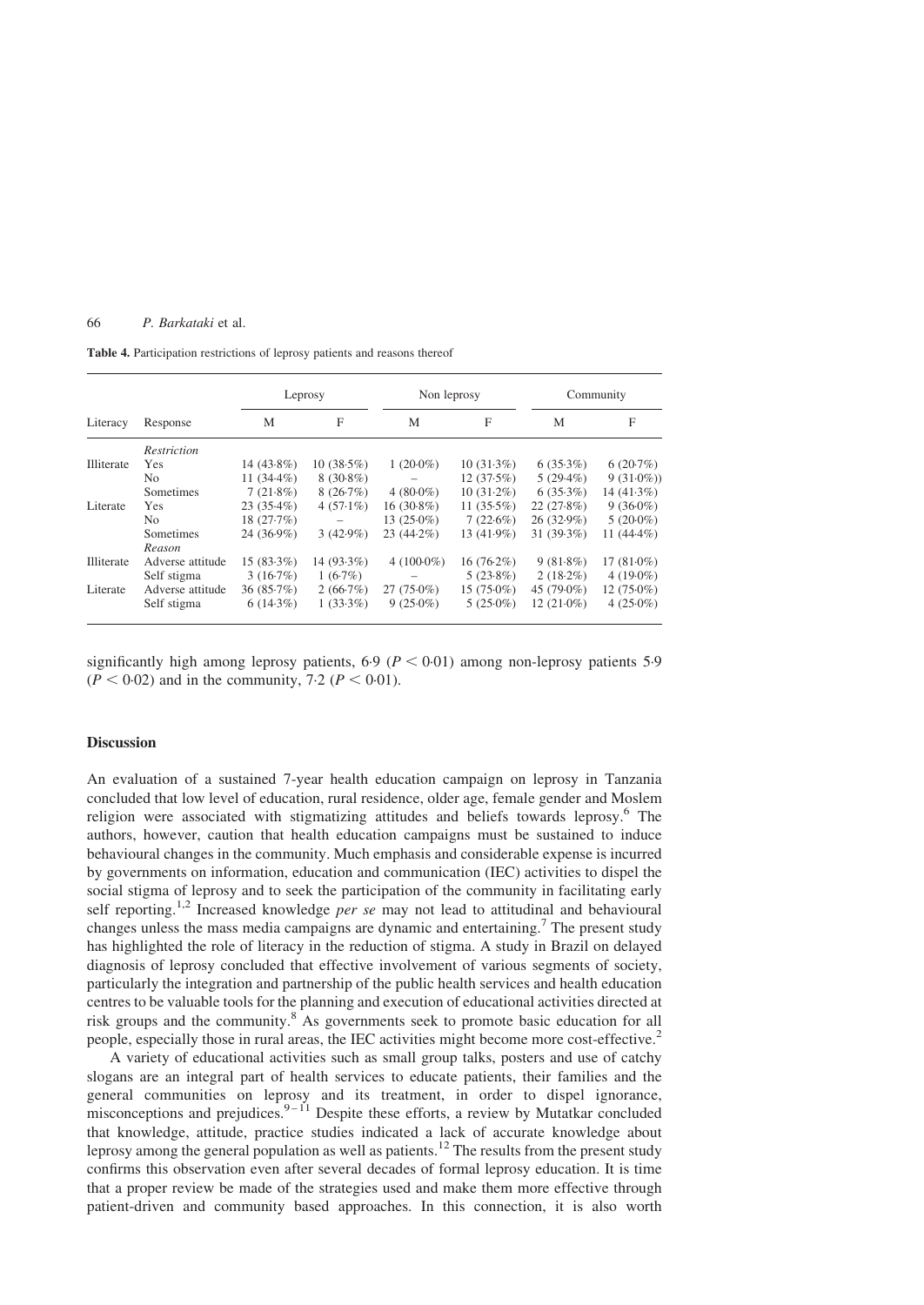#### Knowledge of and attitudes to leprosy 67

<span id="page-5-0"></span>examining the knowledge and attitudes of the health care workers themselves,  $^{13}$  $^{13}$  $^{13}$  who play a critical role in shaping the attitudes of the patients and their families.

It is now well accepted that knowledge alone will not change attitudes or behaviour.<sup>6,10,14,15</sup> Various studies have also reported that the effectiveness of any educational effort depends not only on the content, but on the mode and duration of presentation.<sup>16-18</sup> Obviously, the target audiences require more focused and customized health education outside their family. Effective health education, therefore, will depend on a careful situational analyses on existing sociocultural beliefs and practices relating to leprosy. It has been suggested that social marketing be applied to leprosy programmes.<sup>[19](#page-6-0)</sup> While social marketing has several strengths that could be used to make effective changes in the community's attitudes and behaviour, there are bound to be limitations due to the deeply ingrained stigma. Nevertheless, the principles of social marketing combined with the available information technology should be seriously tried in a variety of social settings.

The findings from this research on the knowledge and attitudes of leprosy patients has been disappointing. One would have expected a much greater awareness and more favourable attitudes among leprosy patients, who receive the maximum attention from the hospital staff. There are also vast numbers of non-leprosy patients, who could benefit from well-planned health education programmes, at relatively low costs. Perhaps, the knowledge and attitudes of the hospital staff themselves need to be assessed and any deficiencies rectified, before they can be effective agents of change.<sup>[6](#page-6-0)</sup>

The observations of the respondents on enacted stigma in terms of restrictions on social participation of the leprosy affected persons need to be seriously considered, and suitable programmes developed for changing adverse social attitudes and also counseling patients on self-stigma. Leprosy is more a social problem rather than just a medical disease.<sup>[12,16](#page-6-0)</sup>

With powerful medical and surgical interventions available at practically no financial costs to the patients, the challenges and obstacles to elimination and eradication of leprosy will be more social and psychological, requiring the best expertise in these areas, actively involving the communities in all our efforts.

## Acknowledgements

We thank Dr Ajit Barkataki, Superintendent for his encouragement and support for this study and TLM staff for their help in the project. We are grateful to Dr C. S. Walter, Director, The Leprosy Mission Trust India, for approval and financial assistance. We acknowledge the help given by Dr M. S. Raju in the statistical analysis. We are grateful to the patients and community members for their willing participation in the project.

# References

- 
- <sup>1</sup> International Leprosy Association. Report of the Technical Forum. *Lepr Rev*, 2002; **73**: S58–59.<br><sup>2</sup> World Health Organization. *Expert Committee on Leprosy*. Seventh Report, WHO Technical Report Series 847,
- WHO, Geneva, 1997.<br><sup>3</sup> Mutatkar RK. Social science research on leprosy: a review. In: Srinivasan H (ed.) Social science research and social action for leprosy control. *Ind Assoc Leprol*, 1991; **98**.

Raju MS, Kopparty SNM. Impact of knowledge on the attitudes towards leprosy: a community study. Int J Lepr, 1995; 67: 259–272.